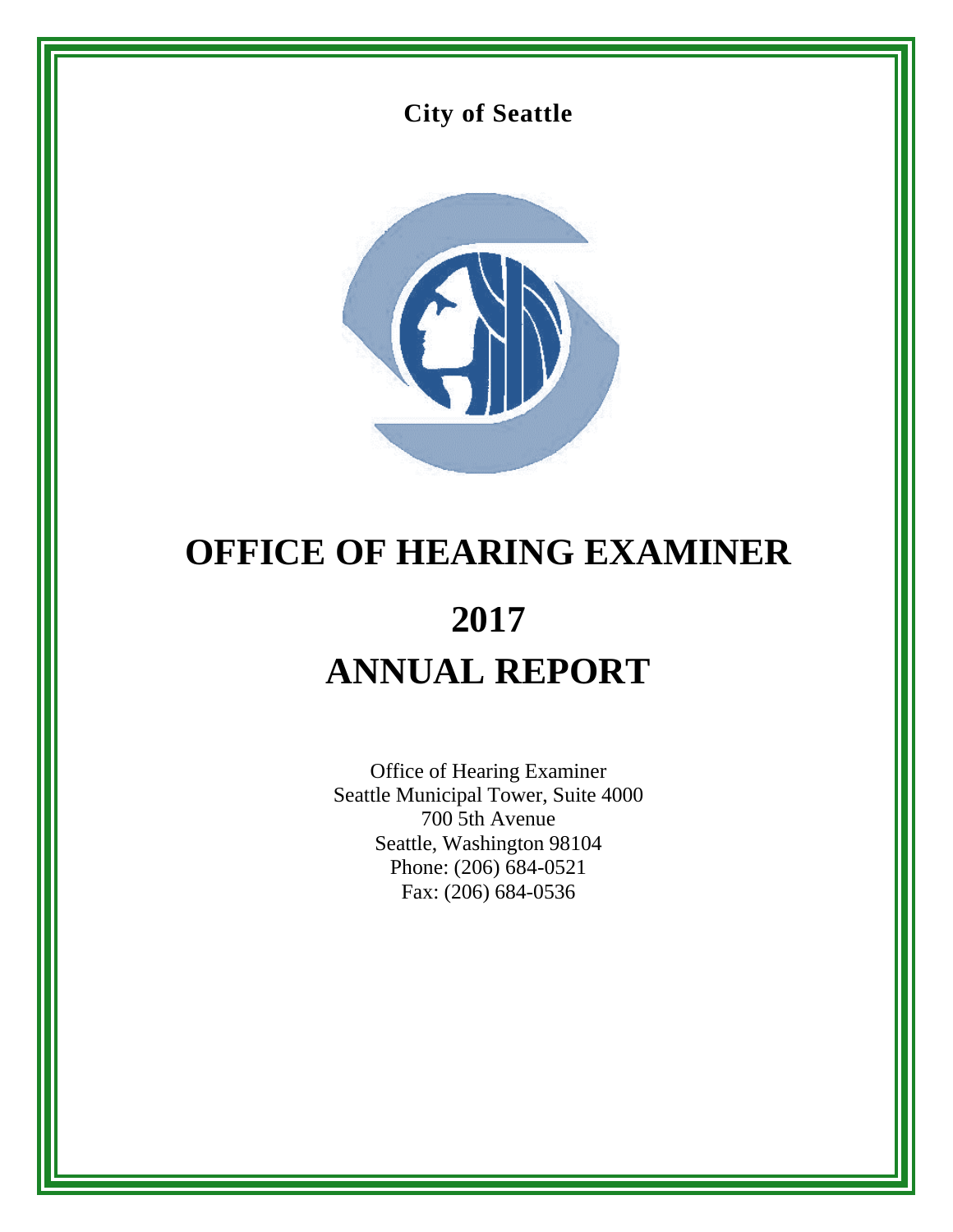**2017** City of Seattle **CITY COUNCIL**

SALLY BAGSHAW LORENA GONZÁLEZ BRUCE HARRELL, PRESIDENT LISA HERBOLD ROB JOHNSON DEBORA JUAREZ TERESA MOSQUEDA (November 2017) MIKE O'BRIEN KSHAMA SAWANT TIM BURGESS (through September 2017) KIRSTEN HARRIS-TALLEY (September & October 2017)

**Office of Hearing ExaminerOrganizational Chart**

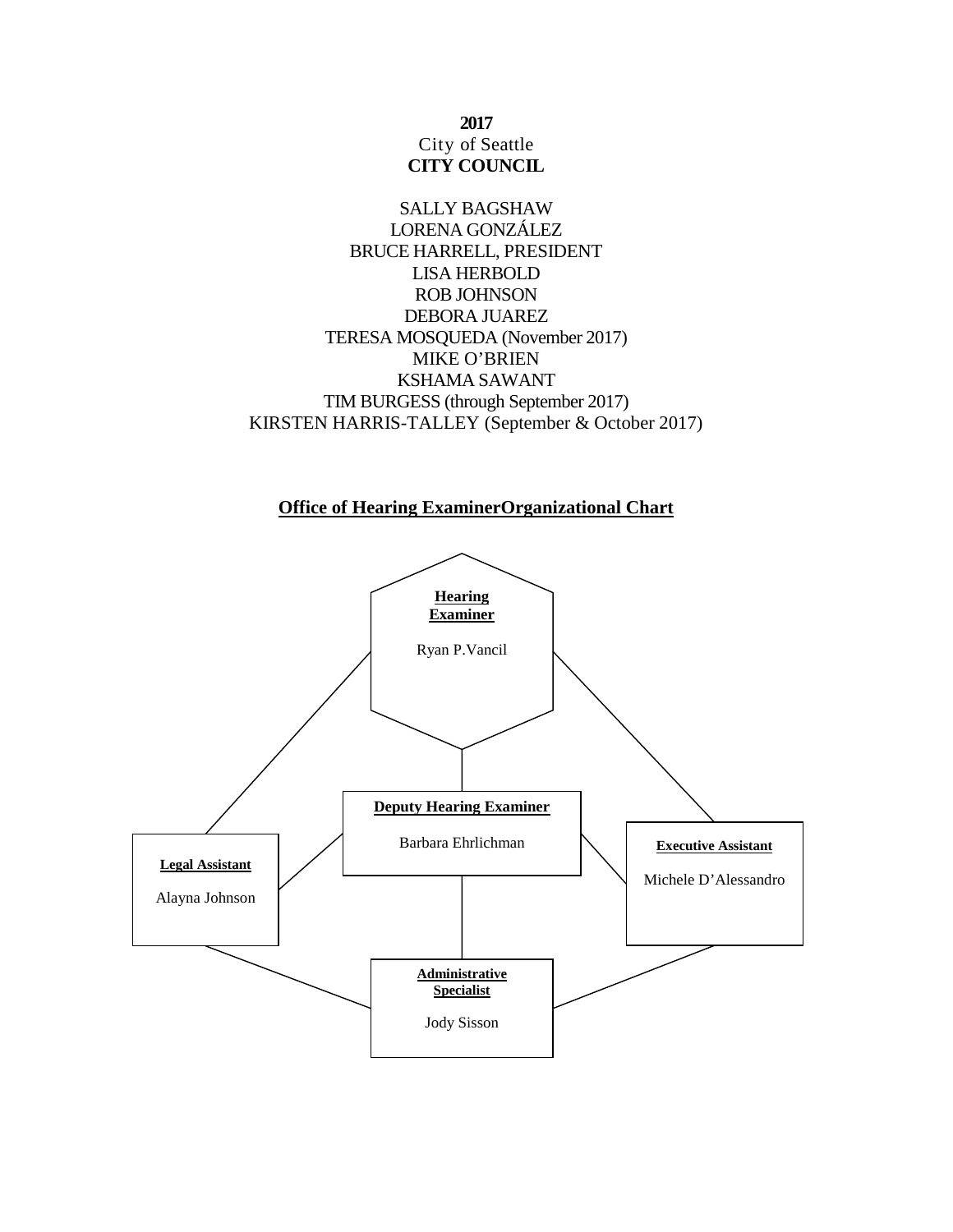# **CITY OF SEATTLE OFFICE OF HEARING EXAMINER**

## **2017 ANNUAL REPORT**

## **Mission and Authority**

The mission of the Office of Hearing Examiner is to conduct impartial administrative hearings in matters where jurisdiction has been granted by the Seattle Municipal Code, and to issue clear and timely decisions and recommendations that are consistent with applicable law.

The position of Hearing Examiner is established in the Seattle Municipal Code. The City Council appoints the Hearing Examiner, who is responsible for all functions of the office and authorized to appoint Deputy Examiners and other staff.

The Office of Hearing Examiner was created in 1973 as a part of Municipal Court. In 1977, it became a separate and independent City office under Chapter 3.02 of the Seattle Municipal Code. Before the office was created, some appeals of administrative decisions were heard by the City Council; others went directly to court. Pursuant to authority conferred throughout the Code, the Office of Hearing Examiner now provides an independent hearing forum to review decisions made by numerous City agencies, make initial decisions on some matters, and provide the City Council with recommendations on some types of land use applications.<sup>[1](#page-2-0)</sup>

# **Jurisdiction**

Appeals. The Office of Hearing Examiner tracks all cases that come into the office as "Cases Filed." The most numerous of these are appeals of decisions made by other City agencies, such as: 1) the Department of Construction and Inspections (master use permits, SEPA determinations, Land Use Code interpretations, land use and noise enforcement citations, and decisions on tenant relocation assistance); 2) the Office of Planning and Community Development (SEPA determinations on programmatic initiatives, such as comprehensive plan amendments and area-wide rezones); 3) the Department of Finance and Administrative Services (tax assessments, licensing decisions, and marijuana citations); 4) the Office of Labor Standards (decisions on alleged violations of City ordinances on paid sick and safe leave, minimum wage, wage theft, and use of criminal history in hiring); and 5) the Department of Transportation (citations related to right-of-way use).

Original Jurisdiction. In cases where the Hearing Examiner has original jurisdiction, the Examiner makes the initial decision in a case rather than reviewing another department's decision. Original jurisdiction cases include: 1) subdivision applications processed by the Department of Construction and Inspections; 2) complaints filed by the Office for Civil Rights and City Attorney's Office for discrimination in employment, housing, public accommodation, or public contracts; 3) complaints for third party utility billing violations; 4) petitions for review of floating home moorage fee increases; and several others.

Recommendations. The City Council has retained jurisdiction over certain land use actions, including Council conditional uses, rezone proposals, major institution master plans, planned unit developments, and landmark controls and incentives. For these cases, the Hearing Examiner holds a public hearing for the Council, gathers

<span id="page-2-0"></span> $<sup>1</sup>$  A list of matters within the Hearing Examiner's jurisdiction is found at pg. 16</sup>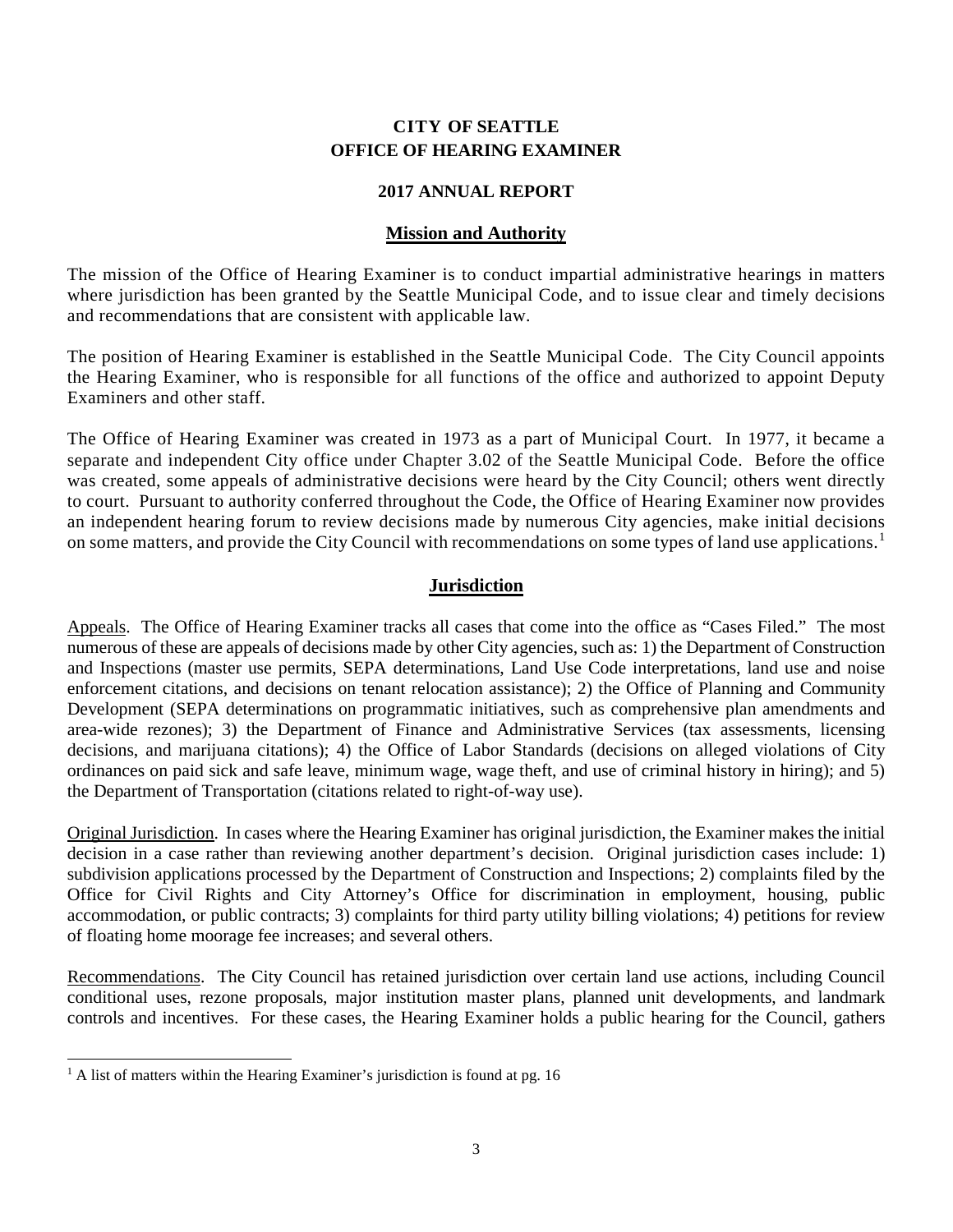information to establish the record, and forwards the record and detailed written findings, conclusions and a recommendation to the Council for its use in making the decision.

# **Accessibility**

An administrative hearing before the Hearing Examiner is a quasi-judicial process that involves the application of existing law and policy to the specific facts of a case. Constitutionally guaranteed due process requires procedural safeguards for those whose rights are affected by the outcome of the case. The hearing format resembles an informal court proceeding and is structured to provide a fair opportunity for each party to participate, while also reflecting the seriousness of the matters appealed for those involved.

The Office of Hearing Examiner uses various tools to make the appeal and hearing processes understandable and "user friendly," while at the same time protecting the rights of parties and fulfilling legal requirements. Examples include: a "Public Guide," which is a booklet that explains the hearing process in a question and answer format; "fill-in-the-blanks" appeal forms; an explanatory letter that is sent along with the notice of hearing in each case; sample forms for use in cases before the Examiner, and two pocket-sized pamphlets that include basic information about the hearing process and are available from the office, neighborhood centers, and most libraries. In addition, the Office's pamphlet on code enforcement citation hearings is included with each citation issued by SDCI and SDOT. If appropriate, an information card in one of the City's six core languages, or Russian, is also handed out with the citation. The card explains what basic hearing-related information is available from the Office of Hearing Examiner. We also provide language interpreters for appeal hearings when requested.

The office accepts credit and debit cards for payment of filing fees and citation penalties, and we are the only hearing examiner office in the state to offer the option of electronic filing of appeals and subsequent documents in our cases. This is provided through a portal on the Office of Hearing Examiner website. We also provide 24-hour public access to our case files, including recordings of hearings, through the website. A ListServ on the website allows people to receive updates on proposed rule changes and other matters. We also solicit feedback from everyone who participates in a hearing. Our "Customer Satisfaction Survey" is available on-line as well as in the office and hearing rooms; it is also administered quarterly via SurveyMonkey and may be submitted anonymously through these forums.

Hearing Examiner decisions dating back to 1990 are available in a searchable database through a link on the Hearing Examiner's website at [www.seattle.gov/examiner.](http://www.seattle.gov/examiner) Although not searchable, decisions prior to 1990 are available by year on the website, which also includes the Hearing Examiner Rules, the "Public Guide," appeal forms and fee and payment information, information on mediation of cases, public records request information, links to the Seattle Municipal Code and other resources relevant to matters that come before the Hearing Examiner, and other information.

The office has also initiated a project to provide Skype access. Camera equipment and video conferencing protocols have been established. The first hearing to include witnesses by Skype was held February 20, 2018. As technology improves and the system becomes better established we hope to offer this as an opportunity to some parties to hearings to help improve accessibility.

## **Contracting**

Since 2004, the Hearing Examiner has been authorized by Seattle Municipal Code to provide hearing examiner services to other jurisdictions via contract. In 2017, we issued 43 decisions in contract city services provided to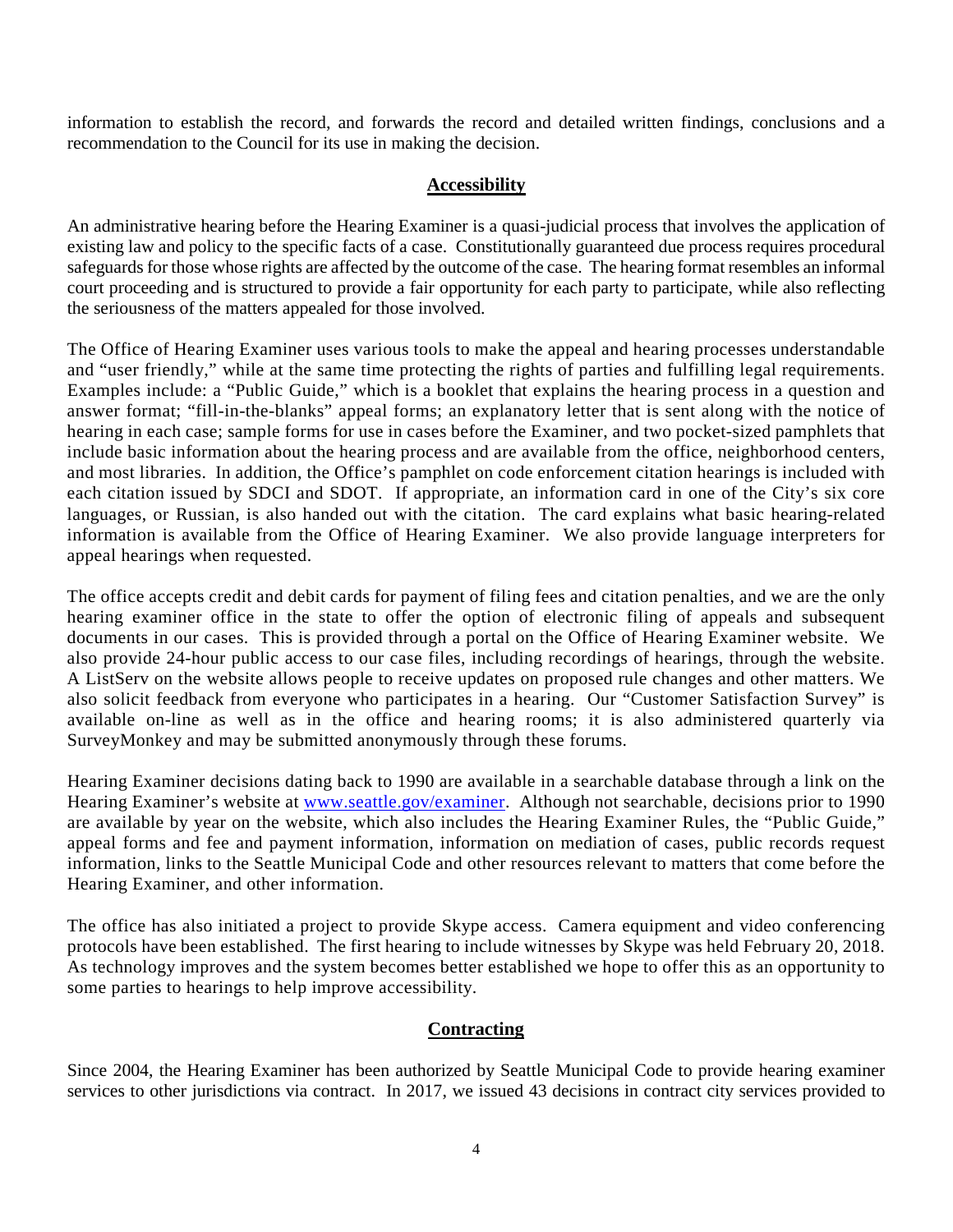four cities: Kirkland, Mercer Island, Shoreline and Tukwila.

The Office of Hearing Examiner is a General Fund department. Since 2005, when we began with just one contract city, we have deposited \$197,300 in contracting revenue into the General Fund. In addition to bringing in a modest amount of revenue for the City, working with other cities compensates for fluctuations in our Seattle caseload, informs examiners as to practices from a variety of jurisdictions, adds variety to our work, and keeps us flexible.

# **Judicial Appeals of Hearing Examiner Decisions**

At the request of the City Council, and with the assistance of the City Attorney's Office, the Office of Hearing Examiner tracks the results of judicial appeals of Hearing Examiner decisions. The following appeals were decided in 2017:

In *Jessica Lucio and Greg Aden v. the City of Seattle*, Superior Court #16-2-04706-8SEA, appellants who opposed the demolition of the Terminal Garage Building in Pioneer Square appealed the Hearing Examiner's decision that had dismissed their appeal on two grounds: 1) lack of jurisdiction over the appellants' claim that the project should have gone through design review, because a Code section expressly exempts from design review new structures located in special review districts that are regulated by Chapter 22.66 SMC; and 2) lack of jurisdiction over the claim that the demolition was in error, because a Code section provides that there is no administrative appeal from the Director's demolition decision. The Superior Court affirmed the Examiner's decision, and the appellants appealed that decision to the state Supreme Court. The Supreme Court refused direct review and sent the case back down to the Court of Appeals, which has not yet issued a schedule for the appeal.

In *Seattle Housing Authority v. Seattle Office for Civil Rights on behalf of Ala Yudzenka*, Superior Court #15-2- 21572-8SEA, the Hearing Examiner, sitting with two members of the Human Rights Commission as a hearing panel, determined that the Seattle Housing Authority ("SHA") had committed an unfair housing practice in failing to provide a one-bedroom apartment voucher, rather than a studio apartment voucher, as a reasonable accommodation for an applicant's medically verified disability. SHA appealed to superior court, which upheld the hearing panel's decision. SHA then appealed the Superior Court's decision to the Court of Appeals, which reversed, ruling that the Code's definition of "landlord" does not include SHA when it is administering the Federal Housing Voucher Program, as it was in this case.

In *Sani Maurou v. City of Seattle*, Superior Court #17-2-06022-4SEA, the Director of the Office of Labor Standards issued an order determing that the operator of a van shuttle business, who employed two drivers, had violated the City's Minimum Wage Ordinance and Wage Theft Ordinance. The Director's order included a requirement for payments to the two drivers for unpaid wages, unpaid minimum compensation, unpaid credit card tips, certain reimbursements, and accrued interest, as well as civil penalties for a first violation of the ordinances and for willful noncompliance with them. The shuttle operator appealed to the Hearing Examiner. Following an open record hearing, the Examiner affirmed the Director's order with the exception of the amount calculated as minimum compensation for one of the drivers. The shuttle operator appealed the Examiner's decision to Superior Court, which dismissed the appeal.

*Parriott v. City of Seattle*, Superior Court #17-2-03579-3SEA, involved an appeal of a Code interpretation, issued by the Director of the Department of Construction and Inspections, that a substandard lot in West Seattle qualified for a "historic lot" exception to the minimum required lot size. The Director's interpretation reviewed the property's conveyance history, the evolution of the City's regulatory scheme for property division and treatment of historic lots, and a Comprehensive Plan policy that encourages allowing exceptions to minimum lot size to recognize building sites created under previous regulations and provide housing opportunities through additional building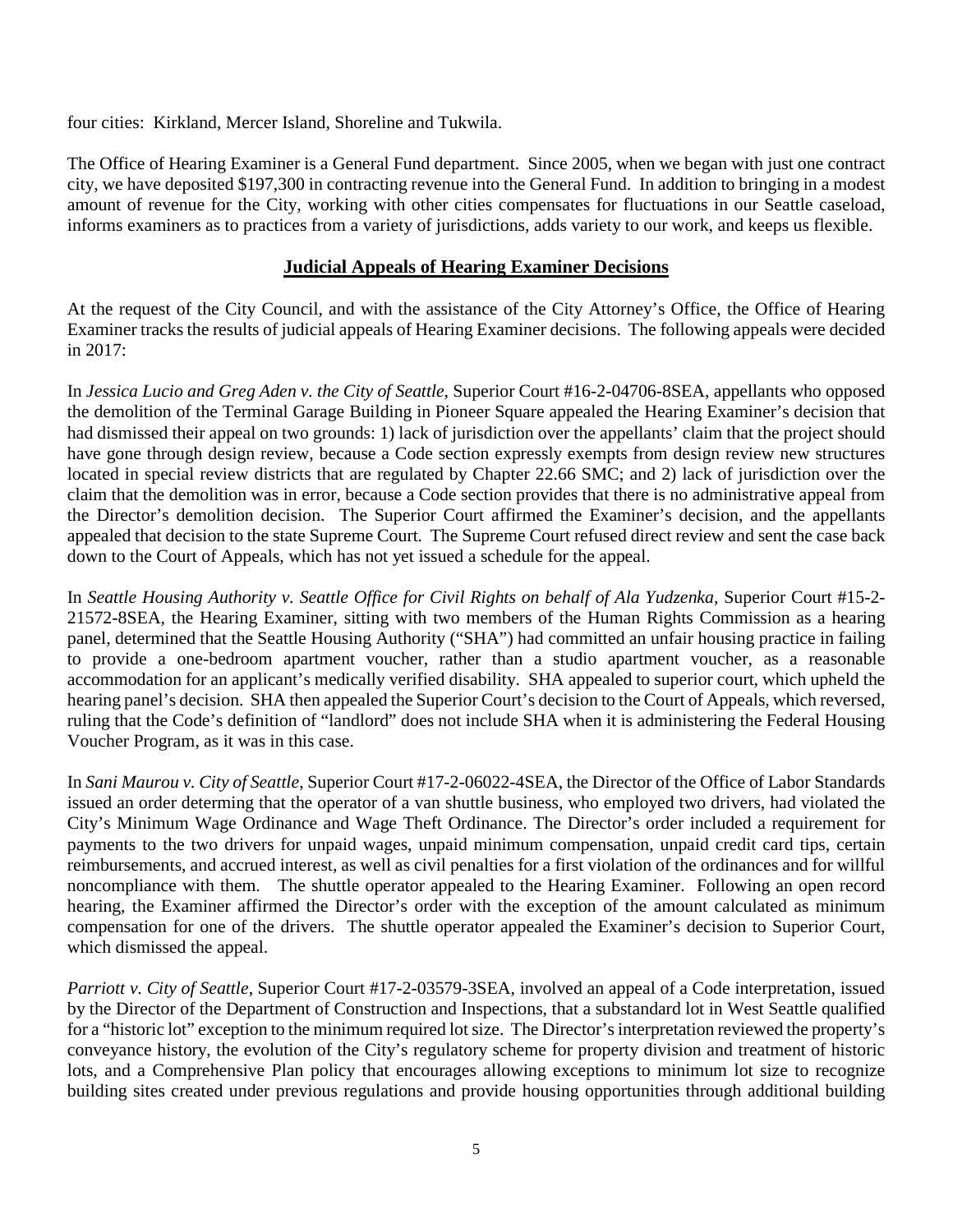sites that are compatible with surrounding lots. The Examiner concluded that the interpretation was consistent with the Department's longstanding interpretation of the historic lot exception and that the appellants had not shown that it was clearly in error. The Examiner therefore affirmed the interpretation. The appellant appealed the Examiner's decision to Superior Court, which affirmed it. (MUP-16-019)

In *EPIC et al. v. City of Seattle*, Superior Court #17-2-09822-1SEA, a coalition of groups, individuals, and religious organizaations opposed King County's plan to replace its existing juvenile justice center with a similar facility. The coalition appealed a decision by the Department of Construction and Inspections approving a master use permit for the project, including requested modifications to certain development standards and conditions imposed on the project pursuant to SEPA. The County, project applicant, and Department filed motions to dismiss the appeal on various grounds, including lack of Hearing Examiner jurisdiction over the issues raised. The Examiner analyzed the Land Use Code's decision framework and concluded that the Code did not allow either the Department's decision modifying some development standards for the proposal, or its decision imposing additional conditions on the project pursuant to SEPA, to be appealed to the Examiner. The Examiner therefore dismissed the appeal. EPIC appealed the decision to Superior Court, which dismissed it as untimely. EPIC then appealed to the Court of Appeals, which has not yet issued a decision on the appeal. (MUP-17-001)

*Jack Nikfard v. City of Seattle,* Superior Court #17-2-18688-1SEA, concerned an appeal of the Department of Construction and Inspection's design review approval for a mixed use tower in downtown. The Applicant filed a motion to dismiss the appeal, arguing that the Hearing Examiner lacked jurisdiction to consider it. The Examiner agreed that the Land Use Code provides no authority for the Examiner to decide the appellant's design review procedural issues, and that the appellant's remaining issue was one which, under the Code, must first be raised with the Department Director as a request for a Code interpretation before it can be appealed to the Hearing Examiner. The Examiner therefore dismissed the appeal. That decision was appealed to Superior Court, which dismissed it as untimely.

*Phinney Flats et al. v. City of Seattle et al*, Superior Court #17-2-21302-1 SEA, involved an appeal by an applicant of a Hearing Examiner decision in the appeal of MUP-17-009 and S-17-002. The Hearing Exmainer decision affirmed the Department's SEPA detemination, and rervesed the Director's Interpretation in part and remanded that part back to the Director for further review (for additional summary see MUP-17-009 and S-17-002 under Case Highlights below). The applicant appealed the reversal of the interpretation. That appeal was later voluntarily withdrawn by the applicant.

# **Case Highlights**

Each year includes cases that are noteworthy, either because of the controversy surrounding them or because they present important issues in the application of the Seattle Municipal Code or other regulations. The brief case descriptions that follow highlight some of these cases that came before the Hearing Examiner in 2017. (The complete decision or recommendation can be found through the "Decisions" link at [www.seattle.gov/examiner](http://www.seattle.gov/examiner) using the Hearing Examiner case number included in parentheses after each case description below.)

• The Seattle Asian Art Museum and Volunteer Park, where it is located, are both designated City landmarks and draw visitors from throughout the City and beyond. When the Museum proposed a nearly 14,000 square foot addition, a coalition of interested parties challenged the Department of Construction and Inspections' SEPA mitigated determination of non-significance ("MDNS") for the project. The MDNS concluded that the project would have potential significant adverse impacts to designated historic features, but that those would be addressed by the Landmarks Board in acting on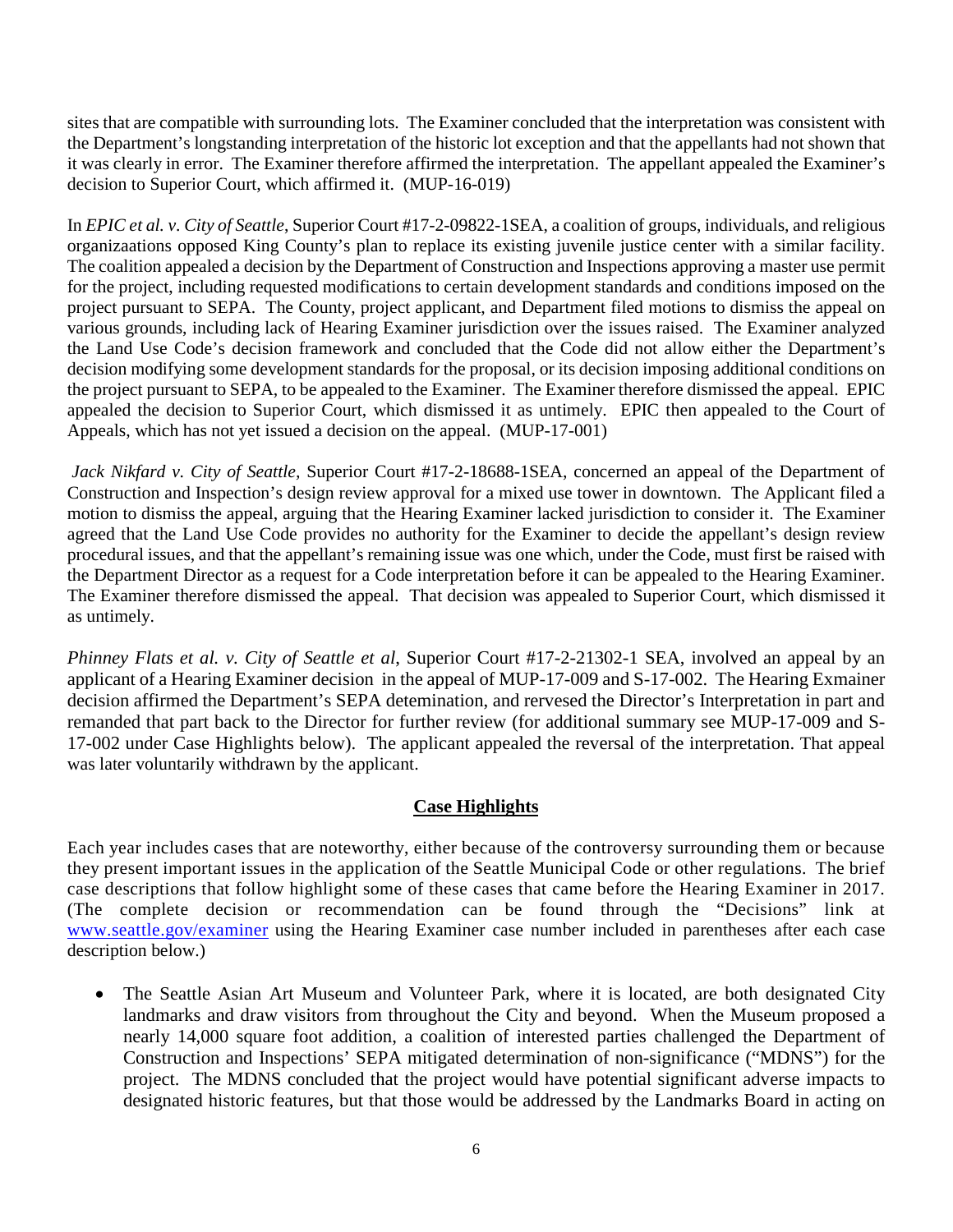the Museum's then-pending application for a Certificate of Approval to alter the Museum. The Department, Museum, and Appellant each filed a motion for summary judgment, meaning that they all agreed that the appeal presented no issues of material fact and that each believed it was entitled to judgment as a matter of law. The Examiner noted that the City's SEPA Code provides that where regulations have been adopted to address an environmental impact, it is presumed that they are adequate to achieve sufficient mitigation. The Code also states the for designated historic structures or sites, compliance with the Landmarks Preservation Ordinance constitutes compliance with the City's SEPA policy on historic preservation. Therefore, the Examiner granted judgment in favor of the Department and Museum. (MUP-17-015)

- The Department of Construction and Inspections denied an application for a variance to reduce the required front yard of a triangle-shaped lot in a Single-family 7200 zone, and the property owners appealed. The lot, which was not created by the appellants, meets the lot size requirement. The front lot line is the long side of the equilateral triangle and abuts the public sidewalk along a noisy arterial. The lot coverage for the proposed residence would be below the 35 percent allowed by Code, and the height would be well below the allowed maximum. However, the required front yard setback would consume 41 percent of the site, compared to the 16.6 percent normally consumed by the front yard for a typical rectangular lot in the same neighborhood. The requirement would leave the appellants with a very small triangle for a rear yard, and a noise study showed that the front yard could not be used for any gatherings involving conversation. The appellants could have increased the rear yard area by building a home smaller than the proposed 2,241 square feet, but testimony from an architect showed that the market minimum standard for the area is 2,200 square feet, and that the average size of residences on the block is over 4,000 square feet. The Department determined that the variance would not be materially detrimental to the public welfare or injurious to property in the zone and vicinity, but concluded that it did not meet the other criteria for a variance. Under the Code, the Examiner reviews variance decisions without deference to the Department. The Examiner reversed the Department's decision, concluding that the front yard requirement would deprive the appellants of rights and privileges enjoyed by other properties in the same zone or vicinity because the lot's shape is an unusual condition within the neighborhood; the variance would not go beyond the minimum necessary to afford relief and would be consistent with the setback pattern in the neighborhood; denying the variance would preclude most outdoor use of the property and constitute an undue hardship; and the variance would be consistent with the spirit and purposes of the Code's regulations for the area. (MUP-17-016)
- The Department of Construction and Inspections issued a design review decision on January 23, 2017 to Jay Jannette for Johnson Carr, LLC. The Appellants, Liveable Phinney, appealed the Decision and associated SEPA determination, and in conjunction with that appeal sought and then appealed a Director's Interpretation concerning certain elements of the project. The appellants raised issues concerning a variety of topics including: compliance with the design guidelines; height, bulk, and scale impacts; inadequacy of shadow impacts analysis; parking impacts; soil contamination impacts; and whether the proposal was eligible for the frequent transit service exemption from parking code requirements. (MUP-17-009 and S-17-002). The Hearing Examiner affirmed the Director's SEPA and design review decisions. The Hearing Examiner reversed and remanded the Director's Interpretation on the basis that: setbacks from a residential zone had not been addressed; a portion of the project's rooftop proposal did not meet the definition of "clerestory" and either needed to be removed or redesigned; additional shadow impact analysis was needed; and that while the bus schedule showed the project could be supported by frequent transit service, actual data showed that bus service in the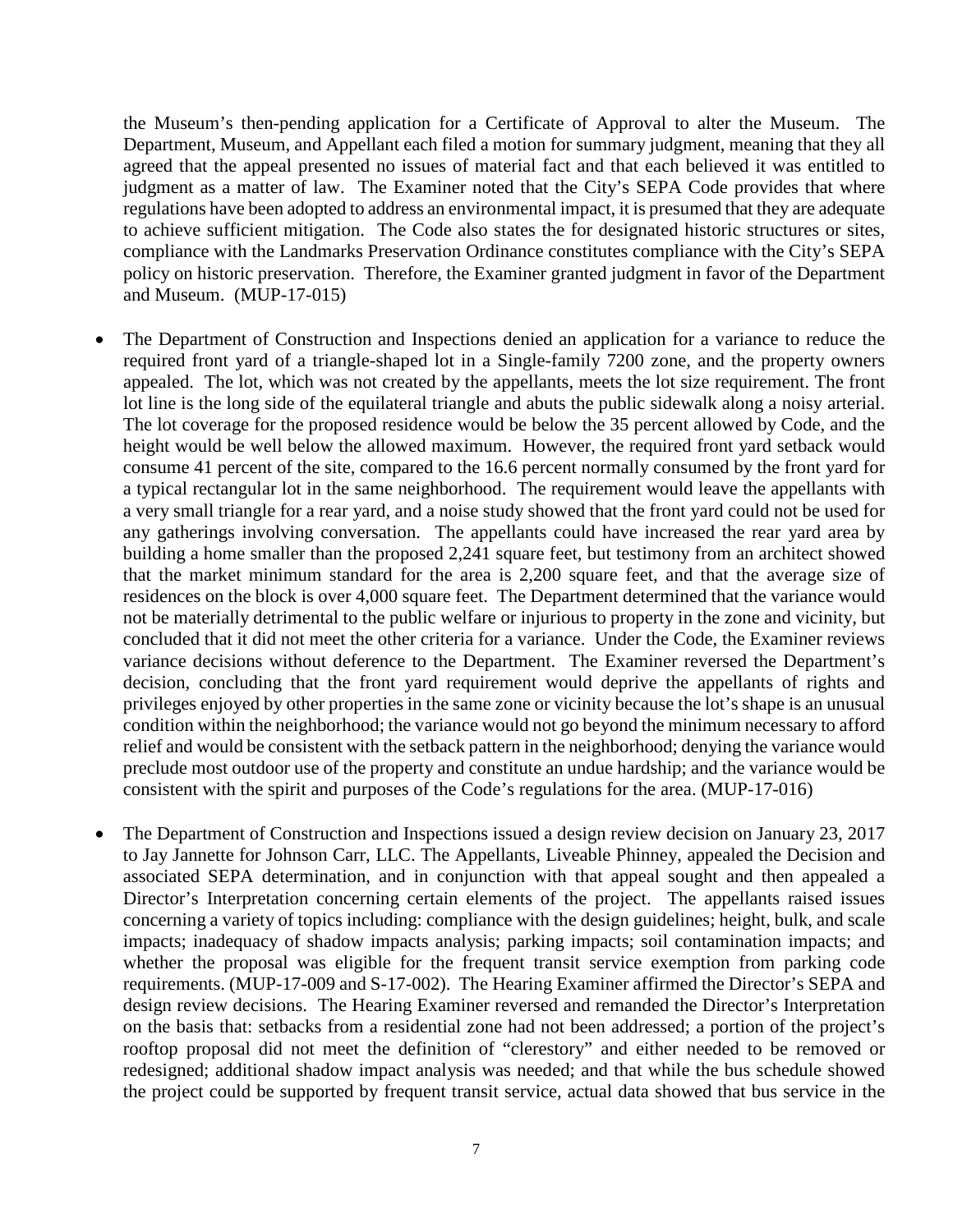vicinity did not meet the definition of frequent transit service almost 40% of the time, and the Department did not consider actual data. The applicant appealed the reversal of the interpretation, but later voluntarily withdrew its appeal.

## **2017 Caseload**

Table 3, on page 14, presents a complete summary of case activity for 2017. "Cases Filed" and "Decisions Issued" are shown in tables found on pages 8 and 12, respectively, and discussed in more detail below. The total number of cases filed, 892 exceeded the number filed in 2015 by 71%, with the biggest increases seen in discrimination complaints and code enforcement citations.

|                                                         | 2017           | 2016           | 2015           | 2014     | 2013           | 2012           | <b>Previous 5-Yr.</b><br><b>Average</b> |
|---------------------------------------------------------|----------------|----------------|----------------|----------|----------------|----------------|-----------------------------------------|
| <b>B &amp; O Tax Appeals</b>                            | 1              | 4              | 6              | 4        | $\overline{7}$ | 1              | 4                                       |
| <b>Council Land Use Actions</b>                         | 7              | 9              | 3              | $\Omega$ | 9              | $\overline{7}$ | 6                                       |
| <b>Dangerous Animals</b>                                | 1              | 3              | 0              | 2        | 3              | 1              | $\overline{2}$                          |
| <b>Discrimination</b>                                   | 19             | 22             | $\overline{7}$ | 1        | $\Omega$       | $\Omega$       | 6                                       |
| <b>Energy Benchmarking Appeals</b>                      | 3              | $\Omega$       | 0              | 16       | 4              | $\Omega$       | 4                                       |
| <b>Floating Homes</b>                                   | 3              | 1              | 0              | $\Omega$ | $\Omega$       | $\Omega$       | 0.2                                     |
| <b>Health Codes</b>                                     | $\overline{2}$ | $\Omega$       |                | 0        | $\Omega$       | $\overline{2}$ | 0.6                                     |
| <b>Land Use Code Interpretations</b>                    | 5              | $\overline{7}$ | 3              | 3        | 5              | $\overline{2}$ | 4                                       |
|                                                         | $\overline{2}$ |                | $\overline{7}$ | 1        | $\Omega$       | $\overline{2}$ | 3                                       |
| <b>Landmarks-Special Review Districts</b>               |                | 4              |                |          |                |                |                                         |
| <b>Licensing Appeals</b>                                | 10             | 3              | 3              | 2        | $\Omega$       | $\Omega$       | $\overline{c}$                          |
| <b>Master Use Permits</b>                               | 41             | 33             | 33             | 23       | 23             | 28             | 28                                      |
| <b>Public Works Relocation</b>                          |                | $\Omega$       | $\Omega$       | $\Omega$ | $\Omega$       | 1              | 0.2                                     |
| Sepa-Only Appeals (No MUP)                              | 17             | $\overline{7}$ | 10             | 3        | 9              | 3              | 6                                       |
| <b>Tenant Relocation Assistance Eligibility Appeals</b> | 11             | 17             | 14             | 6        | 16             | 8              | 12                                      |
| <b>Third Party Utility Billing</b>                      | 15             | 3              | 3              | 5        | $\overline{7}$ | 3              | 4                                       |
| <b>Total Without Citations</b>                          | 138            | 113            | 90             | 66       | 83             | 58             | 82                                      |
| <b>Land Use Citation Enforcement Actions</b>            | 340            | 403            | 324            | 318      | 294            | 278            | 323                                     |
| <b>SDOT Citation Enforcement Actions</b>                | 367            | 277            | 145            | 94       | 65             | 76             | 131                                     |
| <b>Marijuana Citation Enforcement Actions</b>           | 47             | 34             | 18             | $\Omega$ | $\Omega$       | $\Omega$       | 10                                      |
| <b>Total Citations</b>                                  | 754            | 714            | 487            | 412      | 359            | 354            | 465                                     |
| <b>Grand Total</b>                                      | 892            | 827            | 577            | 478      | 442            | 412            | 547                                     |

## **Table 1 – Cases Filed / Delegated**

# **Non-Citation Cases Filed**

There were 138 Non-Citation cases filed with the Office of Hearing Examiner in 2017, a slight increase from the number filed in 2016, and approximately 61% higher than the previous five-year average of 85. As it does each year, the mix of cases changed somewhat.

Appeals from **tax assessments** have remained quite low for the last five years, and there was just 1 tax appeal filed in 2017.

Cases involving r**ecommendations to the City Council** decreased slightly, from 9 in 2016 to 7 in 2017.

Only a few **dangerous animal** appeals are filed each year; in 2016, we received 3, and in 2017 we received just 1.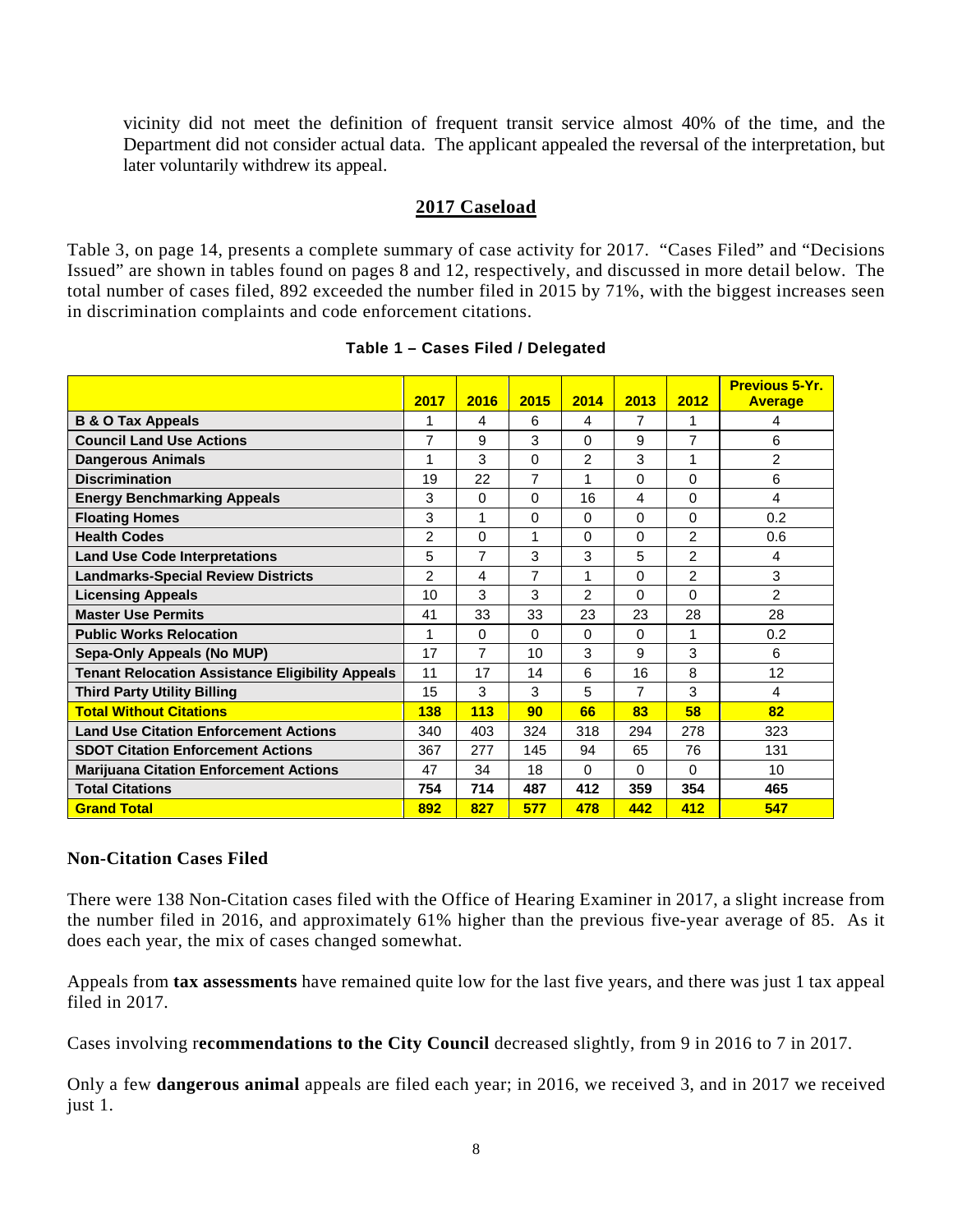**Discrimination** cases are filed by the City Attorney's Office in matters referred to them by the Office for Civil Rights. The cases allege violations of Title 14 SMC, the City's Human Rights Code, such as discrimination in housing, or discrimination in public accommodations. Appeals from the City's enforcement of Labor Standards regulations are also included in the discrimination category for 2017. Historically, the number of discrimination cases filed has been low, but we received 7 in 2015, 22 in 2016, and 19 in 2017.

**Energy benchmarking** appeals were added to our caseload in 2013. These are appeals from decisions by the Office of Sustainability and Environment on notices of violation issued for failure of a building owner to comply with the Code's requirement for reporting the energy performance of multifamily and nonresidential buildings. We received 16 energy benchmarking appeals in 2014, but the number has declined as building owners adjusted to the new regulations. We received no energy benchmarking appeals in 2015 or 2016, and just 3 in 2017.

**Floating Homes Petitions** are cyclical, in that they usually are filed only when rates for floating home moorages go up at the expiration of existing leases. After several years of receiving no floating homes petitions, we received one in 2016 and three in 2017.

**Health Code** appeals are usually noise-related, such as appeals from Noise Code variances issued for major public projects, and are intermittent. We received two Health Code appeals in 2017.

In any type of case, the Hearing Examiner must interpret applicable sections of the Code in reaching a decision or making a recommendation. However, the Land Use Code establishes a process whereby members of the public may request a formal written interpretation from the DCI Director concerning the the meaning, application, or intent of any development regulation in the Land Use Code or Critical Areas Code. Those interpretations may be appealed to the Examiner. We received 5 appeals from DCI **Land Use Code interpretations** in 2017, down slightly from the number filed in 2016.

**Landmark and special district** appeals filed decreased from 7 in 2015, to 4 in 2016, to just 2 in 2017.

As noted in prior reports, **Licensing** appeals have remained low since the closure of *Rick's* adult entertainment club. However, in 2017, we received 10 licensing appeals. All involved taxi or for-hire licenses.

A **Master Use Permit, or "MUP**", is a document issued to a permit applicant that includes all land use decisions made by the Department of Construction and Inspections on an application. MUP appeals, as well as SEPA appeals, are some of the most complex matters handled by the Hearing Examiner, as they often involve multiple parties, complicated facts, substantial controversy, several days for hearings and considerable time for research, review and decision-writing. For several years, the number of MUP appeals filed was between 39 and 44. It fell to 17 in 2011, rose to 33 in 2015 and remained at 33 in 2016. In 2017, the number filed was back up to 41.

The Department of Construction and Inspections issued 797 MUPs in 2017, approximately 100 fewer than the number issued in 2016. In most years, approximately 3% to 4% of MUPs are appealed to the Hearing Examiner, but the appeal rate in 2017 was about 5%.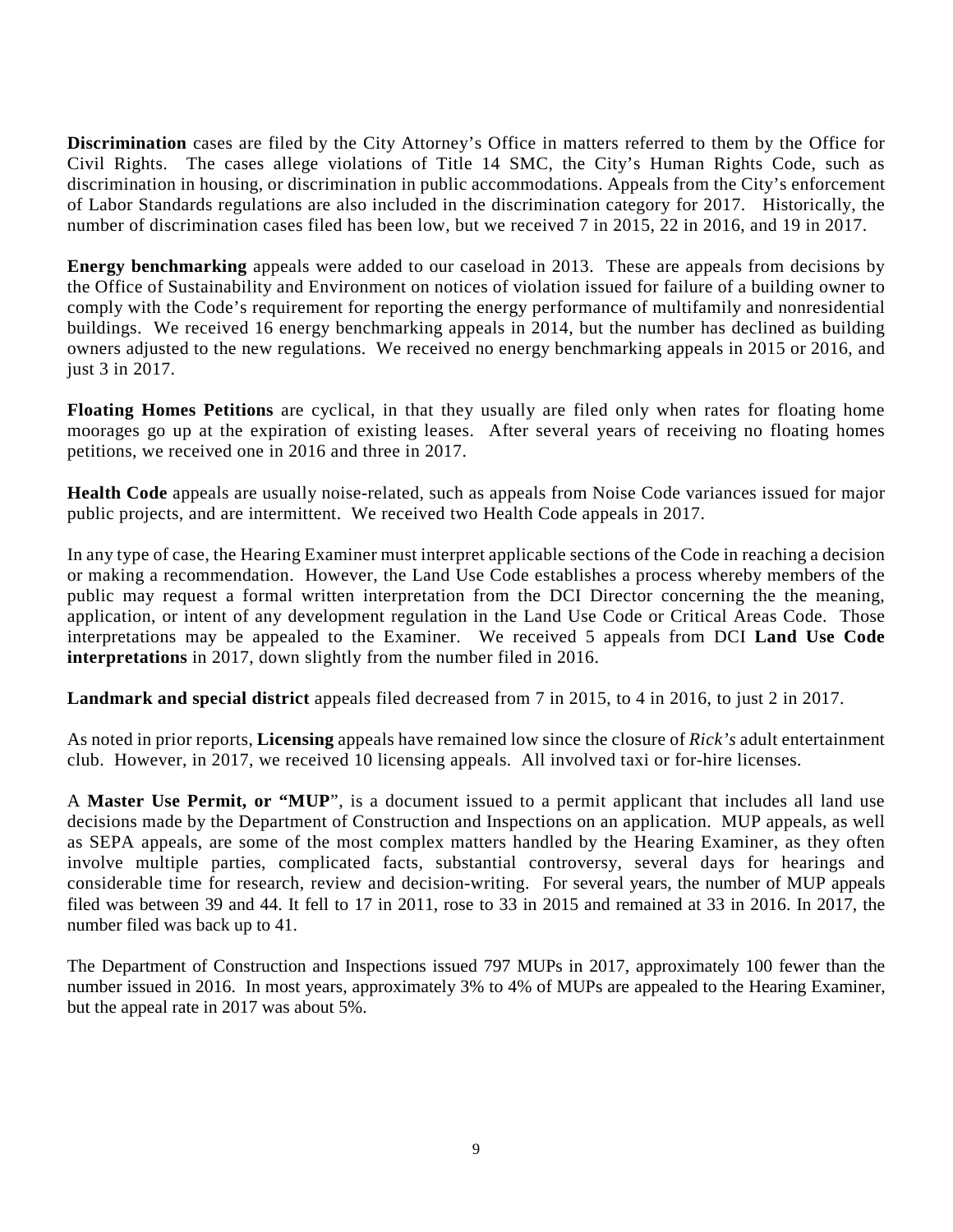#### 2017 Master User Permit Case Activity



"**SEPA-only**" appeals are appeals of environmental determinations made for two types of proposals: 1) proposals, such as legislation, that do not require a MUP or Council land use decision; and 2) proposals that require a MUP or a Council land use decision, but a department other than DCI makes the environmental determination on the proposal. SEPA-only appeals have fluctuated from year to year. In 2017, we received 17 SEPA appeals, nearly three times the previous 5-year average.

Appeals from denials of **tenant relocation assistance** remained low from 2010 through 2012, and were also low in 2014. However, 16 were filed in 2013, 14 were filed in 2015, 17 were filed in 2016, and 11 were filed in 2017.

**Third party utility billing** cases are initiated by a complaint by a tenant of a building in which utility services for the building are master-metered and then billed to tenants in accordance with a formula developed to roughly determine usage on a per-unit basis. The utilities are normally billed through a third party billing agent, and the City's third party billing regulations, Chapter 7.25 SMC, impose detailed requirements for the billing practices associated with master-metered utilities. Because the Code regulates billing practices, rather than the amount that can be billed for utilities, the number of third party utility billing cases filed is normally low. For example, in 2016, we received just 3 third party utility billing complaints. However, in 2017, we received 15 complaints, nearly four times the previous 5-year average.



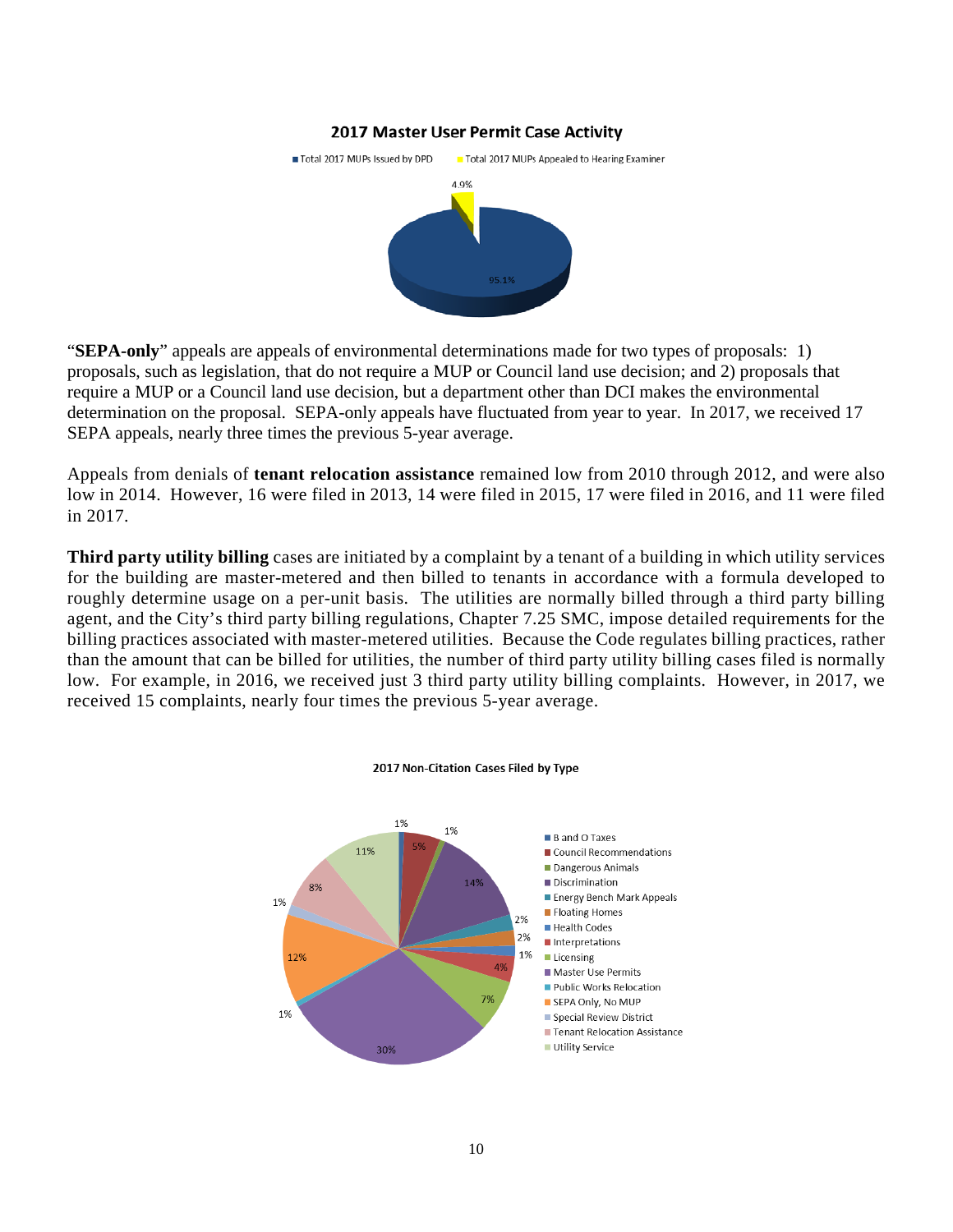## **Citation Enforcement Cases Filed**

Citation enforcement cases follow a unique procedure, and we track them separately from other categories of cases. When a citation is issued, a copy is sent to the Office of Hearing Examiner. In addition, all DCI citations are uploaded from DCI's Hansen tracking system into the Office of Hearing Examiner's electronic case management system. If someone files an appeal of a citation, it is removed from the others and set up for an appeal hearing and decision. For citations that are neither paid nor appealed, the Hearing Examiner sends out Code-required orders of default, which note the failure of the party to respond, find that the violation has been committed, and impose the prescribed penalty.

The total number of citations filed in 2017 (754) was up by just 40 over the number filed in 2016 but remained 62% higher than the five-year average of 465. M**arijuana citation** appeals increased some, but most of the increase is attributable to the **SDOT** citations, which went from 277 citations filed in 2016 to 367 filed in 2017. Between 2015 and 2017, the number of SDOT citations filed increased by nearly 60%. **Land Use Code and Noise Code citations**, which are combined for tracking purposes decreased slightly in 2017.



**Prehearing Conferences**. The Office of Hearing Examiner held 51 prehearing conferences in cases scheduled for hearing in 2017. Under the Hearing Examiner Rules, prehearing conferences can be held at the request of a party to a case or the direction of the Hearing Examiner. The prehearing conference is used to organize and prepare a case for hearing, including clarifying the issues to be addressed, facilitating disclosure of each party's intended witnesses and exhibits, establishing a case schedule for prehearing motions, and other matters. Following the conference, the Examiner normally prepares a prehearing order memorializing any agreements reached, rulings made at the conference, and dates set for the hearing schedule. Subsequent conferences may be scheduled, and often deal with discovery conflicts (whether information and documents sought by one party from another are relevant to the issues, privileged, etc.), scheduling, and other prehearing matters. Prehearing conferences are usually held in MUP, SEPA, tax, dangerous animal, discrimination, and third party billing cases, and are scheduled in other types of cases as needed. They occasionally provide the catalyst for eventual settlement of a case, as the parties work during the conference to clarify the issues underlying the appeal and often stay for additional private discussions after the Hearing Examiner leaves the room. Prehearing conferences in cases for our contract cities are less frequent and are usually held via telephone.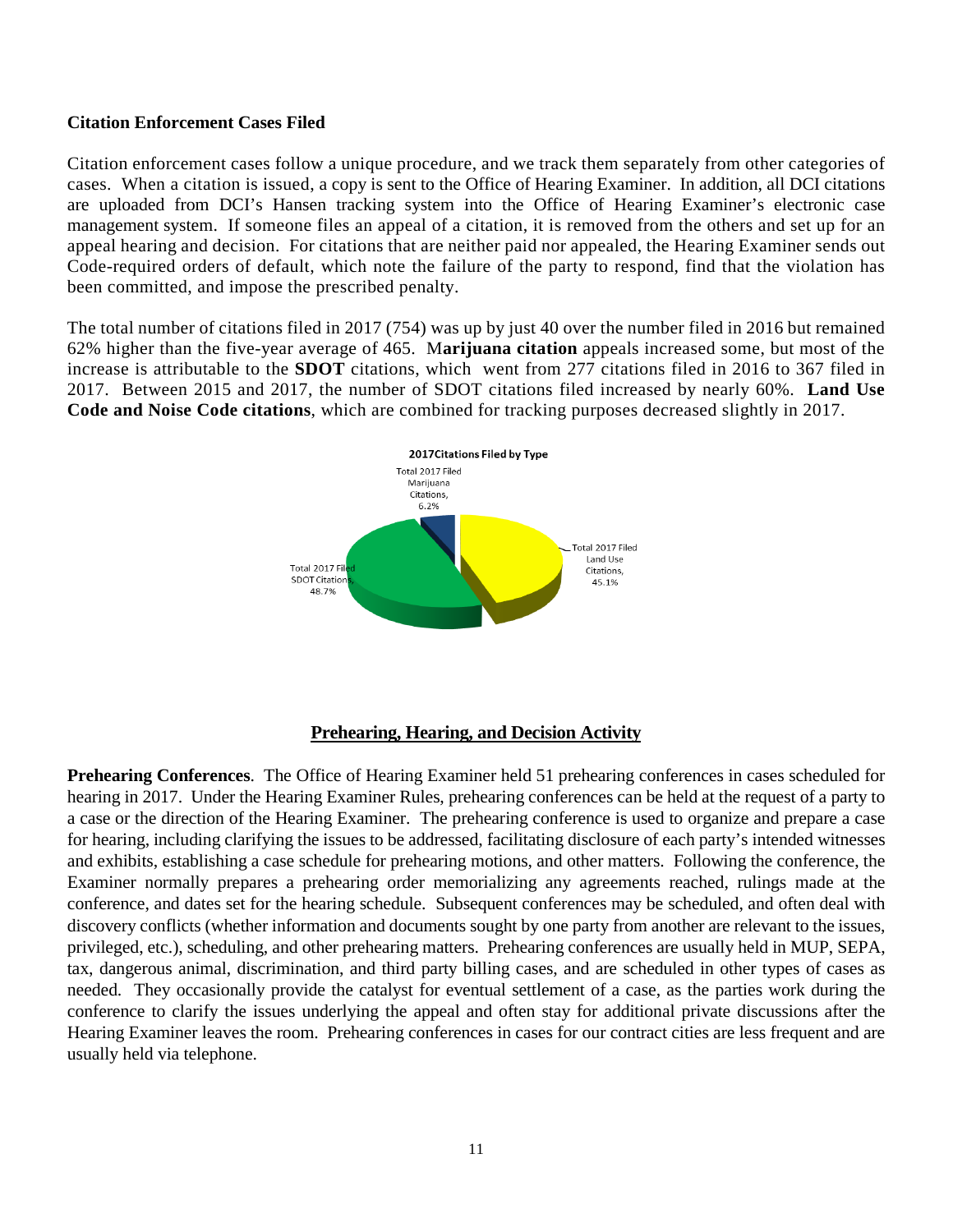**Prehearing Decisions**. Prehearing motions are frequently filed in MUP, SEPA, landmark, interpretation, and tax cases, and on SEPA or design review issues in some Council recommendation cases. Most concern substantive or procedural legal issues that the parties address in written memoranda. They usually require legal research and a written decision by the Examiner, but do not always require a separate hearing. Decisions on prehearing motions affect whether, and how a case proceeds to hearing by narrowing the issues or determining in advance whether certain testimony or evidence will be admissible at hearing. Consequently, most prehearing decisions can be appealed to court as part of an appeal of the final decision in a case. Because work on prehearing orders involves considerable examiner time, the Office of Hearing Examiner includes the orders in the "decisions issued" category of annual statistics.

**Hearings.** The length of a hearing before the Hearing Examiner depends upon many variables, such as the type and complexity of a case, the number of witnesses, and the parties' level of preparation and expertise in the subject area. Consequently, one case may take an hour to hear, while another may require several hours, or several days. Because of the great variety in the types of cases that come before the Office of Hearing Examiner, we do not track the number of hearing hours or hearing days per case. All hearings held on each case are counted together as one hearing regardless of the time involved.

**Total decisions.** As noted above, total decisions include decisions issued after a full evidentiary hearing, and those issued following submittal of legal memoranda and exhibits, and sometimes oral argument, on the party's prehearing motions. In 2017, the Office of Hearing Examiner issued 224 decisions in Seattle cases, 66 more than the number issued in 2016 and nearly double the number issued in 2014. Decisions in non-citation cases were up from the 75 decisions issued in 2016, to 128 in 2017, an increase of 70%. Total citation decisions increased by just 13, but decisions in marijuana citation cases increased from 11 in 2016 to 34 in 2017. We also issued 43 decisions for contract cities.

|                                                         | 2017 | 2016           | 2015           | 2014     | 2013           | 2012           | <b>Previous 5-Yr</b><br><b>Average</b> |
|---------------------------------------------------------|------|----------------|----------------|----------|----------------|----------------|----------------------------------------|
| <b>B &amp; O Tax Appeals</b>                            | 0    | 1              | 3              | 3        | 3              | 2              | 2                                      |
| <b>Council Land Use Actions</b>                         | 6    | 7              | 1              | 0        | 8              | 6              | 4                                      |
| <b>Dangerous Animals</b>                                |      | 1              | $\Omega$       | 1        | $\overline{2}$ | 1              |                                        |
| <b>Discrimination</b>                                   | 14   | 8              | 3              | 3        | 3              | 3              | 4                                      |
| <b>Energy Benchmarking Appeals</b>                      | 3    | $\Omega$       | $\Omega$       | 16       | 4              | $\Omega$       | 4                                      |
| <b>Floating Homes</b>                                   |      | $\Omega$       | $\Omega$       | $\Omega$ | $\Omega$       | $\Omega$       | 0                                      |
| <b>Health Codes</b>                                     | 2    | 0              | $\Omega$       | 0        | 0              | 0              | 0                                      |
| <b>Land Use Code Interpretations</b>                    | 6    | 6              | 6              | 1        | $\overline{2}$ | 1              | 5                                      |
| <b>Landmarks-Special Review Districts</b>               |      | $\overline{2}$ | 6              | 1        | 0              | 1              | $\overline{2}$                         |
| <b>Licensing Appeals</b>                                | 9    | 1              | 1              | 1        | 0              | $\Omega$       | 0.6                                    |
| <b>Master Use Permits</b>                               | 50   | 24             | 35             | 16       | 19             | 15             | 21                                     |
| <b>Public Works</b>                                     | 1    | $\Omega$       | $\Omega$       | 0        | $\Omega$       | 1              | 0.2                                    |
| Sepa-Only Appeals (Non Mup)                             | 9    | 10             | 11             | 3        | 5              | 1              | 6                                      |
| <b>Tenant Relocation Assistance Eligibility Appeals</b> | 11   | 15             | 11             | 7        | 11             | 11             | 11                                     |
| <b>Third Party Utility Billings</b>                     | 14   | $\Omega$       | 3              | 4        | 3              | $\mathfrak{p}$ | $\mathcal{P}$                          |
| <b>Total Without Citations</b>                          | 128  | 75             | 80             | 56       | 60             | 49             | 64                                     |
| <b>Land Use Citation Enforcement Actions</b>            | 42   | 48             | 38             | 35       | 50             | 38             | 42                                     |
| <b>SDOT Citation Enforcement Actions</b>                | 34   | 24             | 14             | 23       | 16             | 13             | 18                                     |
| <b>Marijuana Citation Enforcement Actions</b>           | 20   | 11             | $\overline{2}$ | 0        | $\Omega$       | $\Omega$       | 3                                      |
| <b>Total Citations</b>                                  | 96   | 83             | 54             | 58       | 66             | 51             | 62                                     |
| <b>Grand Total</b>                                      | 224  | 158            | 134            | 114      | 126            | 100            | 126                                    |

#### **Table 2 - Decisions Issued After Hearing**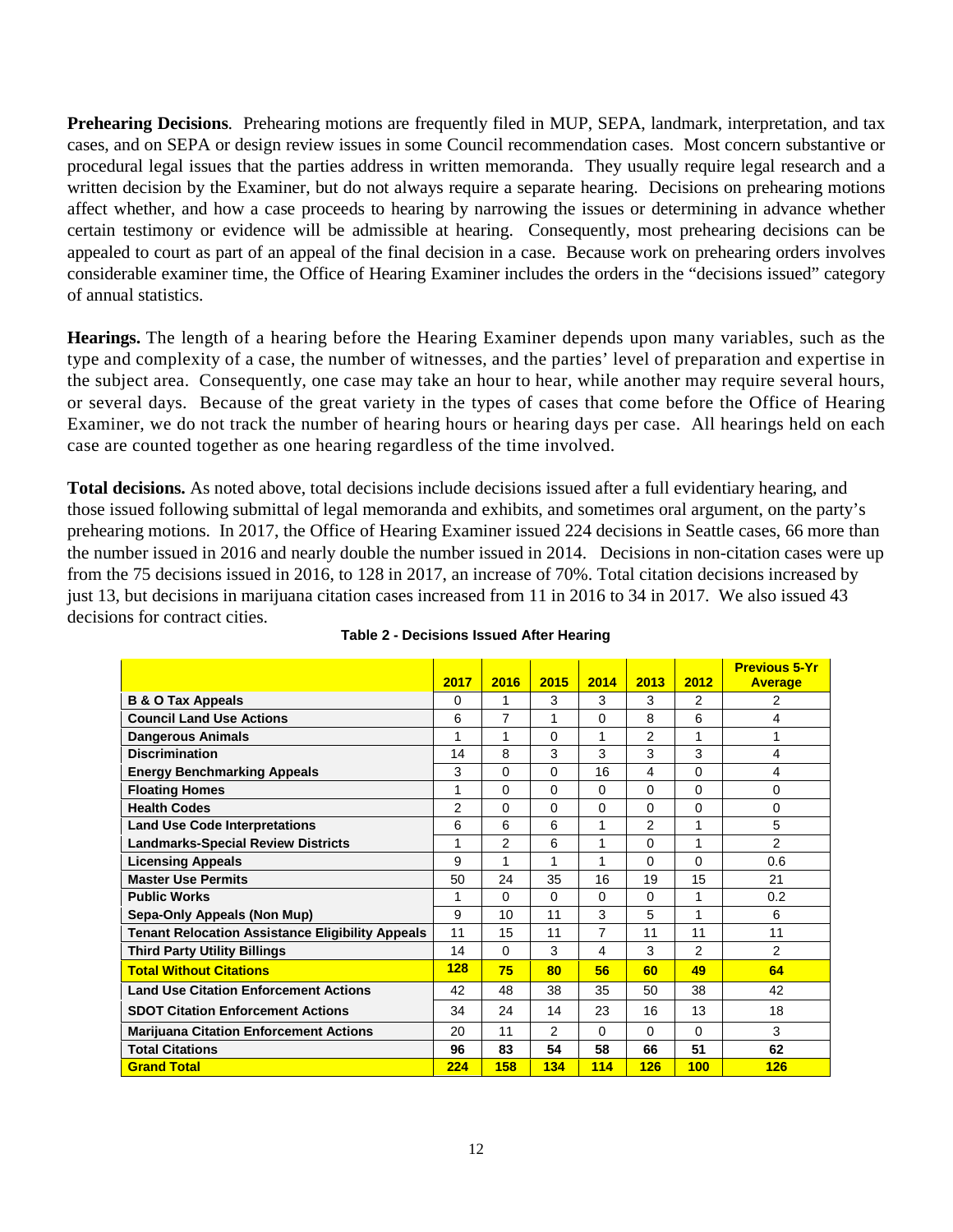## **Non-Citation Decisions Issued**

The number of **tax assessment** decisions issued has remained low for several years, and we issued no decisions in tax appeals in 2017. Other categories with few decisions issued last year were **dangerous animals** (1), **landmarks/special review districts** (1), and **energy benchmarking** (3).

**Recommendations to Council** on land use actions involve the same hearing, research, record review and writing time required for MUP decisions and are included in the total decision figures in Tables 2 and 3. The number of recommendations issued in 2017 (6) was approximately the same as the number issued in 2016 (7). All were recommendations on rezone applications.

There were 14 decisions issued in **discrimination cases** in 2017, continuing the increase that began in 2016.

As in 2015 and 2016, we issued 6 decisions on appeals of **Land Use Code interpretations** in 2017.

The number of **licensing** decisions increased notably for the first time in four years, with 9 decisions being issued. Two were decisions in marijuana license appeals, and the rest addressed taxi and for-hire license appeals.

**MUP** appeals generated 50 decisions in 2017, nearly twice the number issued in 2016, and higher than the number issued in any year since the office began preparing annual reports in 1993. The next highest number of MUP decisions issued was 40 in 1999.

Decisions issued in **SEPA-only** appeals (9) were approximately the same as the number issued in 2016 and 2015.

We issued 11 decisions in appeals of the denial of **tenant relocation assistance**, down slightly from the number issued in 2016 (15), but consistent with the number issued in four of the last five years.

**Third party utility billing** complaints have remained consistently low for five of the last six years, but in 2017, we issued 14 decisions in these cases in addition to having several others settle soon after the conclusion of the prehearing conference.



# 2017 Non-Citation Decisions Issued by Type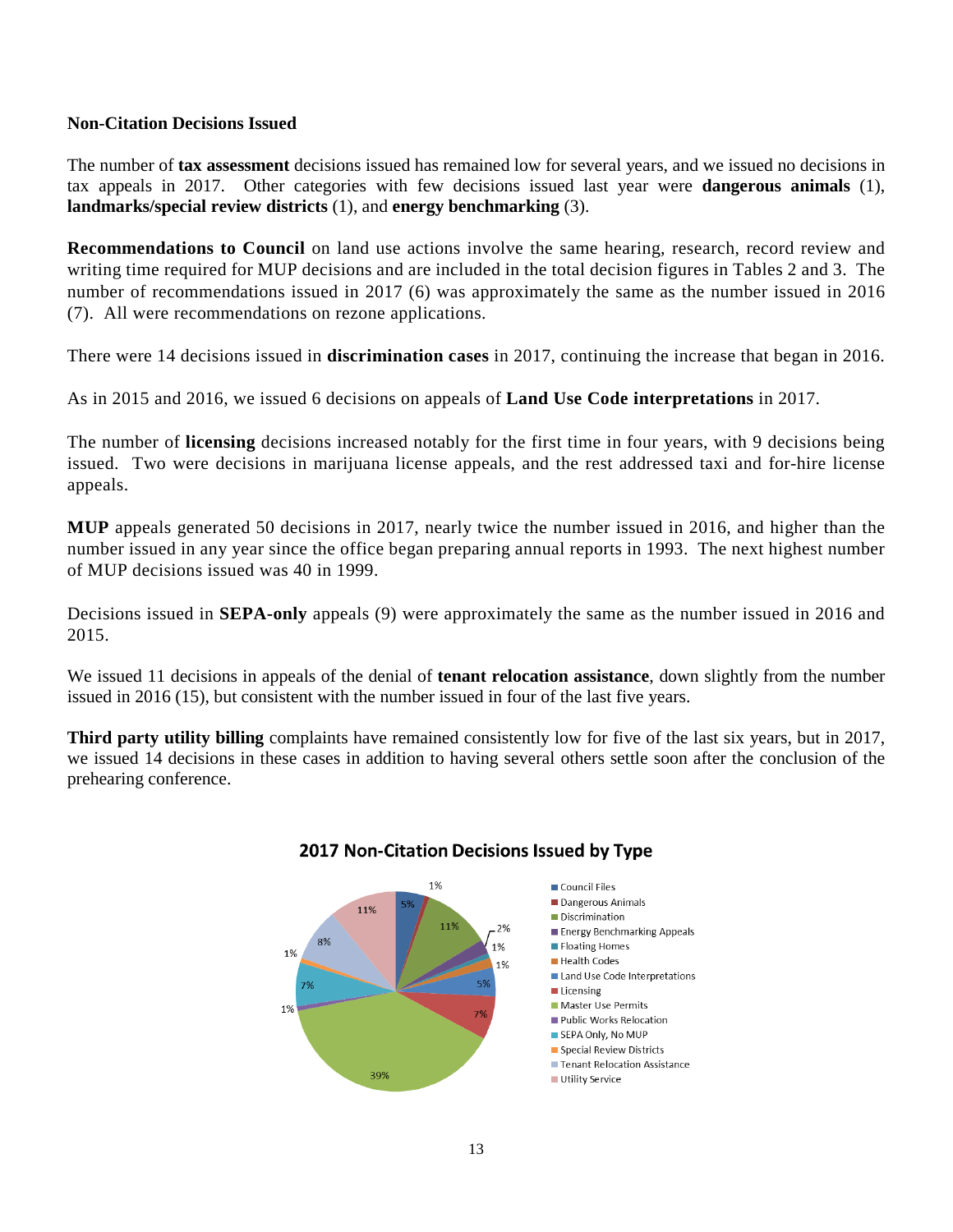# **Citation Decisions Issued**

After several years of trending down or staying flat, total citation decisions issued increased by 65%, to 83 decisions, in 2016, and again increased to 96 decisions in 2017. In 2017, the entire increase was attributable to decisions in **Marijuana citation** appeals. Both **Land Use/Noise Code citation** appeals and **SDOT citation**  appeals were down slightly.



|                                                         |                                            | 2017 Cases Filed      |                          |                  | <b>2017 Case Disposition</b> |                                           |                                      |                                          |  |  |
|---------------------------------------------------------|--------------------------------------------|-----------------------|--------------------------|------------------|------------------------------|-------------------------------------------|--------------------------------------|------------------------------------------|--|--|
|                                                         | <b>Pending Appeals</b><br>at Start of Year | Cases<br><b>Filed</b> | <b>Total</b><br>Caseload | Cases<br>Heard** | <b>Decisions</b><br>Issued** | <b>Cases Dismissed</b><br>(No Hearing)*** | <b>Defaults Issued</b><br>(Untimely) | <b>Pending Appeals</b><br>at End of Year |  |  |
| <b>B &amp; O Tax Appeals</b>                            | $\Omega$                                   | $\mathbf{1}$          | 1                        | $\mathbf 0$      | $\Omega$                     | $\mathbf 0$                               | $\Omega$                             | 1                                        |  |  |
| <b>Council Land Use</b><br><b>Actions</b>               |                                            | 6                     | $\overline{7}$           | 6                | 6                            | $\Omega$                                  | $\Omega$                             | 1                                        |  |  |
| <b>Dangerous Animals</b>                                | $\Omega$                                   | $\mathbf{1}$          | $\mathbf{1}$             | $\mathbf{1}$     | $\mathbf{1}$                 | $\Omega$                                  | $\Omega$                             | 0                                        |  |  |
| <b>Discrimination</b>                                   | 9                                          | 10                    | 19                       | 14               | 14                           | $\overline{2}$                            | $\Omega$                             | 6                                        |  |  |
| <b>Energy Bench Marking</b>                             | $\Omega$                                   | 3                     | 3                        | 3                | 3                            | $\mathbf{0}$                              | $\Omega$                             | 0                                        |  |  |
| <b>Floating Homes</b>                                   | $\overline{A}$                             | $\overline{2}$        | 3                        | $\overline{2}$   | 1                            | $\Omega$                                  | $\Omega$                             | $\overline{2}$                           |  |  |
| <b>Health Codes</b>                                     | $\mathbf 0$                                | $\overline{2}$        | $\overline{2}$           | 1                | $\overline{2}$               | 0                                         | 0                                    | 0                                        |  |  |
| <b>Land Use Code</b>                                    | $\overline{2}$                             | 3                     | 5                        | 5                | 6                            | 1                                         | $\Omega$                             | 0                                        |  |  |
| <b>Licensing Appeals</b>                                | $\overline{2}$                             | 8                     | 10                       | 8                | 9                            | 1                                         |                                      | 1                                        |  |  |
| <b>Master Use Permits*</b>                              | 4                                          | 37                    | 41                       | 35               | 50                           | 4                                         | $\Omega$                             | $\overline{2}$                           |  |  |
| <b>Public Works Relocation</b>                          | 0                                          | 1                     | $\mathbf{1}$             | $\mathbf{1}$     | 1                            | $\Omega$                                  | $\Omega$                             | 0                                        |  |  |
| Sepa-Only Appeals (No<br>MUP)*                          | 3                                          | 14                    | 17                       | $\overline{7}$   | 9                            | $\Omega$                                  | $\Omega$                             | 10                                       |  |  |
| Special Review Districts*                               | $\Omega$                                   | $\overline{2}$        | $\overline{2}$           | 1                | 1                            | $\Omega$                                  | $\Omega$                             | $\mathbf{1}$                             |  |  |
| <b>Tenant Relocation</b>                                | 1                                          | 10                    | 11                       | 11               | 11                           | $\mathbf 0$                               | $\Omega$                             | 0                                        |  |  |
| Utility Service Appeals*                                | $\overline{2}$                             | 13                    | 15                       | $\overline{7}$   | 14                           | $\overline{7}$                            | 0                                    | 1                                        |  |  |
| <b>Total Without Citations</b>                          | 25                                         | 113                   | 138                      | 102              | 128                          | 15                                        | $\overline{0}$                       | 25                                       |  |  |
| <b>Land Use Citation</b><br><b>Enforcement Actions</b>  | 43                                         | 297                   | 340                      | 32               | 42                           | 56                                        | 220                                  | 22                                       |  |  |
| <b>SDOT Citation</b><br><b>Enforcement Actions</b>      | 17                                         | 350                   | 367                      | 37               | 34                           | 133                                       | 179                                  | 21                                       |  |  |
| <b>Mariiuana Citation</b><br><b>Enforcement Actions</b> | 18                                         | 29                    | 47                       | 18               | 20                           | $\bf{0}$                                  | 25                                   | $\overline{\mathbf{2}}$                  |  |  |
| <b>Total Citations</b>                                  | 78                                         | 676                   | 754                      | 87               | 96                           | 189                                       | 424                                  | 45                                       |  |  |
| <b>Total</b>                                            | 103                                        | 789                   | 892                      | 189              | 224                          | 205                                       | 397                                  | 70                                       |  |  |

#### **Table 3 - CASE ACTIVITY SUMMARY**

\* indicates some cases in category may have multiple hearings or decisions / \*\* indicates some cases in category were pending from prior years or will carry-over into subsequent years / \*\*\* indicates rescinded citations, posthumous dismissals, or fines paid prior to default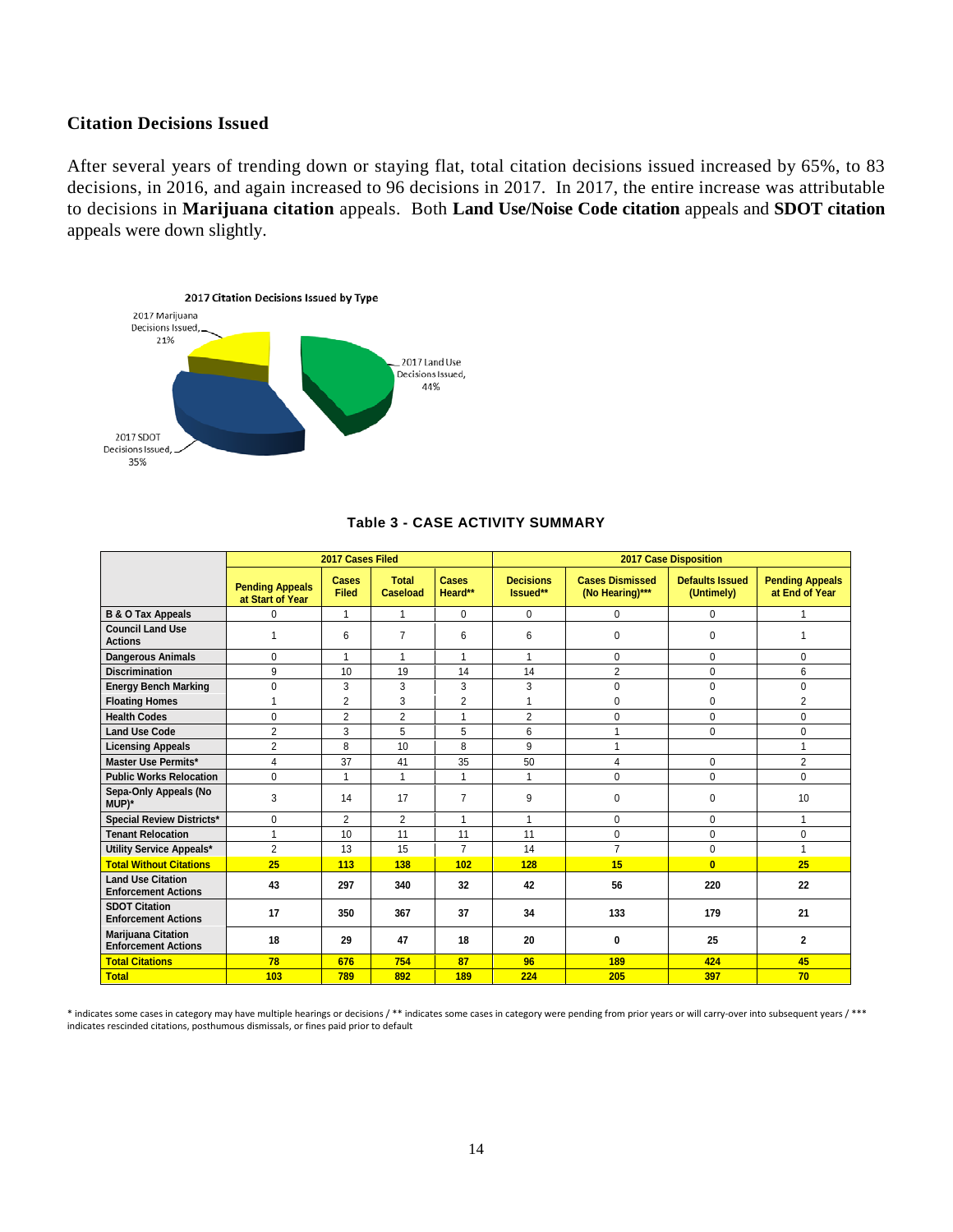## **Disposition of Appeals to the Hearing Examiner**

At the request of the Council, the Office of Hearing Examiner includes in the Annual Report a breakdown of the outcome of cases appealed to the Hearing Examiner. Table 4 shows the disposition of appeals by type of case, and is followed by an explanation of the standard of review required in each type.

In appeals for which the Examiner issued a final order or decision, the Examiner affirmed the Department's decision without change 38% of the time, remanded or modified the Department's decision 22% of the time, reversed the department's decision 9% of the time, and dismissed the appeal on procedural grounds 31% of the time.

|                                                         | <b>Affirmed</b> | Affirmed,<br>as<br><b>Modified</b> | Affirmed,<br><b>Penalty</b><br><b>Mitigated</b> |                | <b>Denied Dismissed Reversed</b> | <b>Remanded</b> | <b>Sustained</b> | <b>Total</b>   |
|---------------------------------------------------------|-----------------|------------------------------------|-------------------------------------------------|----------------|----------------------------------|-----------------|------------------|----------------|
| <b>Dangerous Animals</b>                                |                 |                                    |                                                 |                |                                  |                 |                  | 1              |
| <b>Energy Benchmarking</b>                              | 3               |                                    |                                                 |                |                                  |                 |                  | 3              |
| <b>Health Codes</b>                                     |                 |                                    |                                                 | 2              |                                  |                 |                  | $\overline{2}$ |
| <b>LUC Interpretations</b>                              | $\overline{2}$  |                                    |                                                 | $\overline{2}$ |                                  | $\overline{2}$  |                  | 6              |
| Licensing                                               | 5               |                                    |                                                 | 4              |                                  |                 |                  | 9              |
| <b>Master Use Permit</b>                                | 6               |                                    |                                                 | 27             | 1                                |                 |                  | 34             |
| <b>Public Works</b>                                     | 1               |                                    |                                                 |                |                                  |                 |                  | 1              |
| <b>SEPA only, No MUP</b>                                | $\Omega$        |                                    |                                                 | $\overline{7}$ |                                  |                 |                  | $\overline{7}$ |
| <b>Special Review District</b>                          | $\Omega$        |                                    |                                                 | 1              |                                  |                 |                  | 1              |
| <b>Tenant Relocation</b>                                | 4               |                                    |                                                 | 3              | 1                                | 3               |                  | 11             |
| <b>Total Without Citations</b>                          | 22              |                                    |                                                 | 46             | $\overline{2}$                   | 5               |                  | 75             |
| <b>Land Use Citation</b><br><b>Enforcement Actions</b>  | 19              |                                    | 20                                              | 3              |                                  |                 |                  | 42             |
| <b>Marijuana Citation</b><br><b>Enforcement Actions</b> | 14              |                                    | 4                                               | $\overline{2}$ |                                  |                 |                  | 20             |
| <b>SDOT Citation</b><br><b>Enforcement Actions</b>      | 14              |                                    | 17                                              | 3              |                                  |                 |                  | 34             |
| <b>Total Citations</b>                                  | 47              |                                    | 41                                              | 8              |                                  |                 |                  | 96             |
| <b>Total</b>                                            | 69              |                                    | 41                                              | 54             | $\overline{2}$                   | 5               |                  | 171            |

#### **Table 4 - DISPOSITION OF APPEALS**

\*Includes only final decisions on appeals. Does not include subdivision applications, third party billing complaints or recommendations to the City Council.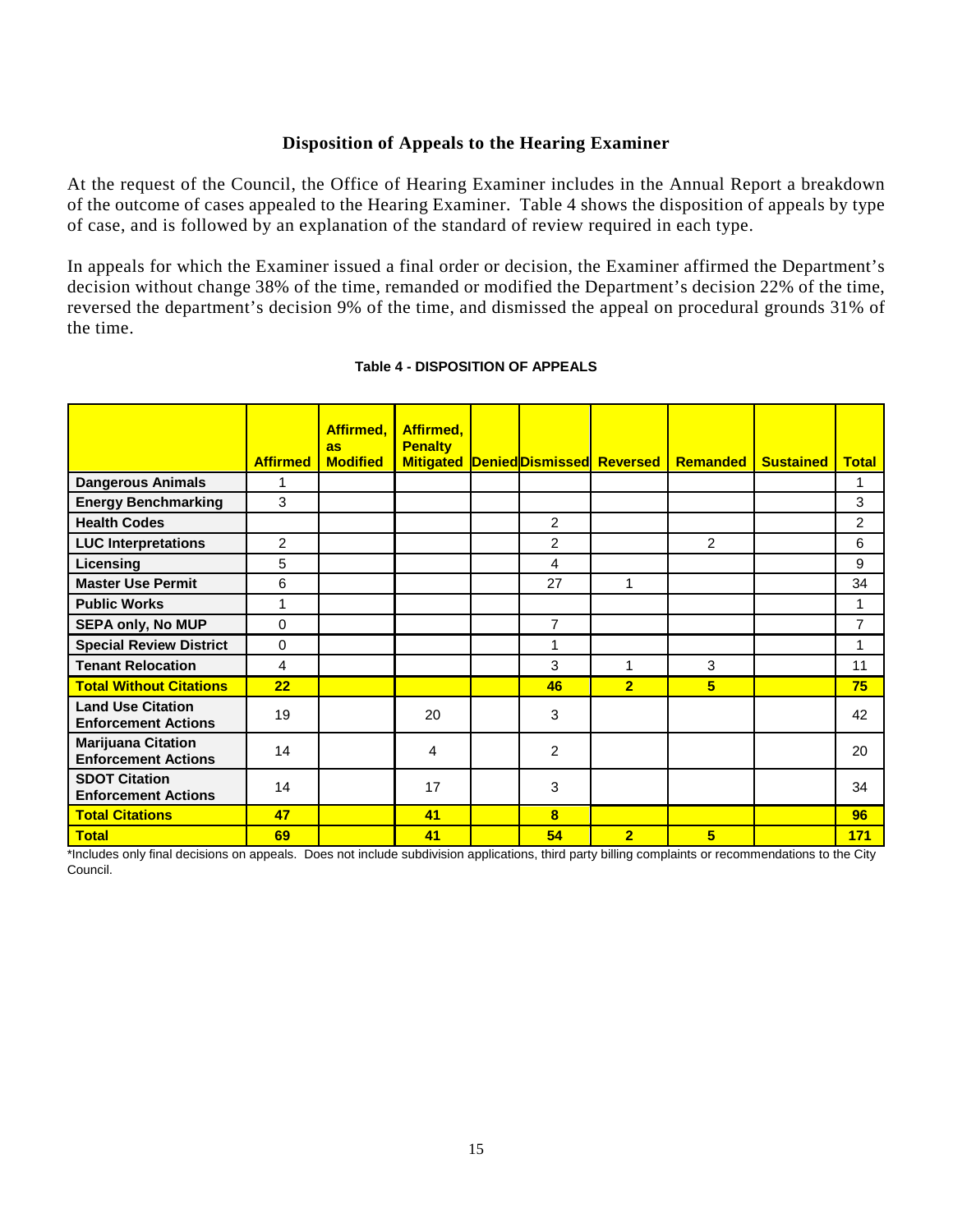## **HEARING EXAMINER JURISDICTIONS**

| LAND USE & ENVIRONMENTAL [Administered by Department of Construction and Inspections]   |
|-----------------------------------------------------------------------------------------|
| Appeals:                                                                                |
| Commute Trip Reduction (SMC 25.02.080)[Admin. by SDOT]                                  |
| Downtown Housing Maintenance (SMC 22.220.140)                                           |
| Denial or Revocation of Rental Housing Registration (SMC 22.214.045)                    |
| Environmental Determinations (SMC 25.05.680)[Admin. by any City dept. as lead agency]   |
| Determinations of Non-Significance(DNS)/ No EIS required (SMC 25.05.340)                |
| Determinations of EIS Adequacy (SMC 25.05, Subchp. IV)                                  |
| SEPA Conditions (SMC 25.05.660)                                                         |
| <b>Environmentally Critical Areas</b>                                                   |
| Conditional Use (SMC 25.09.260)<br>Reasonable Use Exception (SMC 25.09.300)             |
| Variance (SMC 25.09.160, 25.09.180, 25.09.280)                                          |
| Habitable Building Standards Variances (SMC 22.206.217)                                 |
| Housing & Building Maintenance Code Violations (SMC 22.208.050)                         |
| Land Use Code Citations (SMC 23.91.006)                                                 |
| Land Use Code Interpretations (SMC 23.88.020)                                           |
| Master Use Permit [Type II] decisions (SMC 23.76.06, SMC 23.76.022):                    |
| <b>Administrative Conditional Uses</b>                                                  |
| Consistency with Planned Action Ordinance and EIS                                       |
| Design Review                                                                           |
| Downtown Planned Community Developments                                                 |
| <b>Establishing Light Rail Transit Facilities</b>                                       |
| <b>Establishing Monorail Transit Facilities</b>                                         |
| <b>Major Phased Developments</b>                                                        |
| <b>Short Subdivisions</b>                                                               |
| <b>Special Exceptions</b>                                                               |
| <b>Temporary Uses</b>                                                                   |
| Variances                                                                               |
| Noise Code Variances (SMC 25.08.610, SMC 25.08.655)                                     |
| Noise Code Citations (SMC 25.08.910)                                                    |
| Pioneer Square Minimum Maintenance Violations (SMC 25.28.300)                           |
| Relocation Assistance: (City action causes displacement) (SMC 20.84.225, SMC 20.84.640) |
| Stop Work Orders (SMC 23.76.034)                                                        |
| Stormwater, Grading & Drainage exceptions (SMC 22.800.040)                              |
| Tenant Relocation Assistance Eligibility Determinations (SMC 22.210.150)                |
| Weed and Vegetation Citations (SMC 10.52.032) [Admin. by DPD]                           |
| Land use decisions on Type III applications                                             |
| Subdivisions (SMC 23.76.024 and SMC 23.22.052)                                          |
|                                                                                         |
| Recommendations to City Council on Type IV applications (SMC 23.76.036, SMC 23.76.052): |
| <b>Council Conditional Uses</b>                                                         |

 Major Amendment to Property Use and Development Agreement (SMC 23.76.058) Major Institution Master Plans (SMC 23.69.030)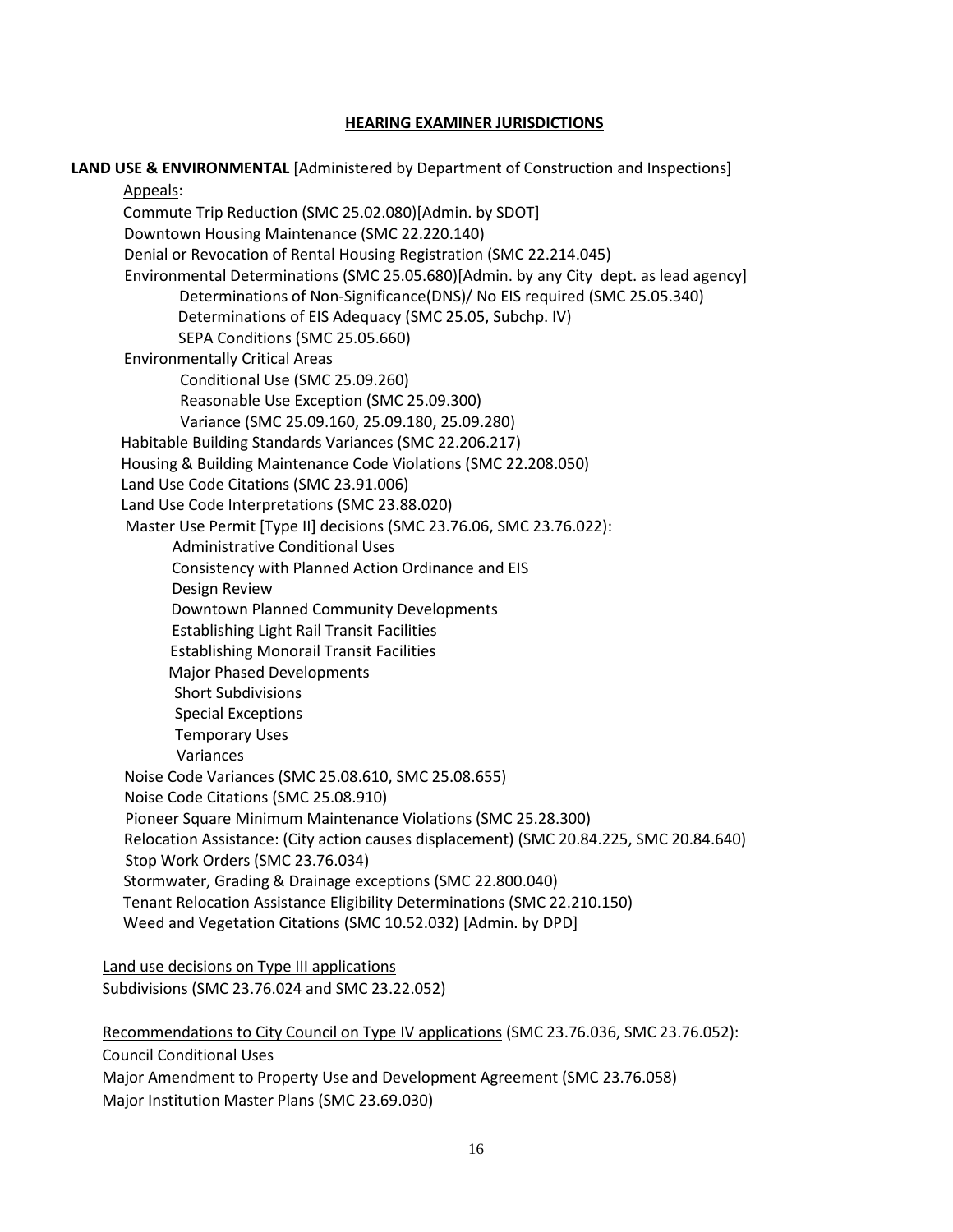Public Facilities Rezone Applications (SMC 23.34)

# **SCHOOL REUSE & DEPARTURES** [Administered by Department of Neighborhoods] School Development Standard Departures (SMC 23.79.012) within MUP decision School Reuse/SUAC (SMC 23.78.014) within MUP decision

**CIVIL RIGHTS** [Administered by the Office for Civil Rights]

Employment Discrimination Complaints (SMC 14.04.170) Fair Housing/Business Practice Complaints (SMC 14.08.170) Public Accommodations Complaints (SMC 14.06.110) Fair Contracting Practices (SMC 14.10.120) Paid Sick/Safe Leave Appeals (SMC 14.16.085) Fair Chance Employment Appeals (SMC 14.17.065) Minimum Wage Appeals (SMC 14.19.085) Wage Theft Appeals SMC 14.20.065)

# **LANDMARKS AND SPECIAL DISTRICTS** [Administered by the Dept. of Neighborhoods]

 Certificates of Approval for Designated Landmarks (SMC 25.12.740) Landmark Controls & Incentives (SMC 25.12.530) [Recommendations to City Council] Landmarks Code Interpretations (SMC 25.12.845)

Special Review Districts' Certificate of Approval and Code Interpretations Ballard Avenue Landmark District (SMC 25.16.110 & SMC 25.16.115) Columbia City Landmark District (SMC 25.20.110 & SMC 25.20.115) Fort Lawton Landmark District (SMC 25.21.130 & 25.21.135) Harvard Belmont Landmark District (SMC 25.22.130 & SMC 25.22.135) International District (SMC 23.66.030) Pike Place Market Historical District (SMC 25.24.080 & SMC 25.24.085) Pioneer Square Historical District (SMC 23.66.030)

# **HEALTH AND PUBLIC SAFETY CODE VIOLATIONS**

Graffiti Nuisance Violations (SMC 10.07.050) [Administered by Seattle Public Utilities] Health Code Permit Actions (SMC 10.01.220) [Admin. by Seattle-King County Public Health] Infectious Waste Management Ordinance Violations (SMC 21l43l090) [Admin. by Seattle-King County Public Health] Public Nuisance Abatements (SMC 10.09.100) [Administered by Seattle Police Department] Radiofrequency Radiation Ordinance Violations (SMC 25.10.540) [Admin. by Seattle-King County Public Health]

**CITY TAXES AND LICENSES** [Admin. by Financial and Admin. Serv., Revenue & Consumer Affairs]:

Admission Tax Exemptions (SMC 5.40.028, SMC 5.40.085) All Ages Dance and Venues (SMC 6.295.180) Bond Claims (SMC 6.202.290) Business and Occupation and other Tax Assessments (SMC 5.55.140) Horse Drawn Carriage Licenses (SMC 6.315.430) License Denials, Suspensions & revocations (SMC 5.55.230, SMC 6.02.080, SMC 6.02.285, SMC 6.214.320, SMC 6.02.290, SMC 6.202.240, SMC 6.202.270, Chap. 6.500 SMC) Animal Control: